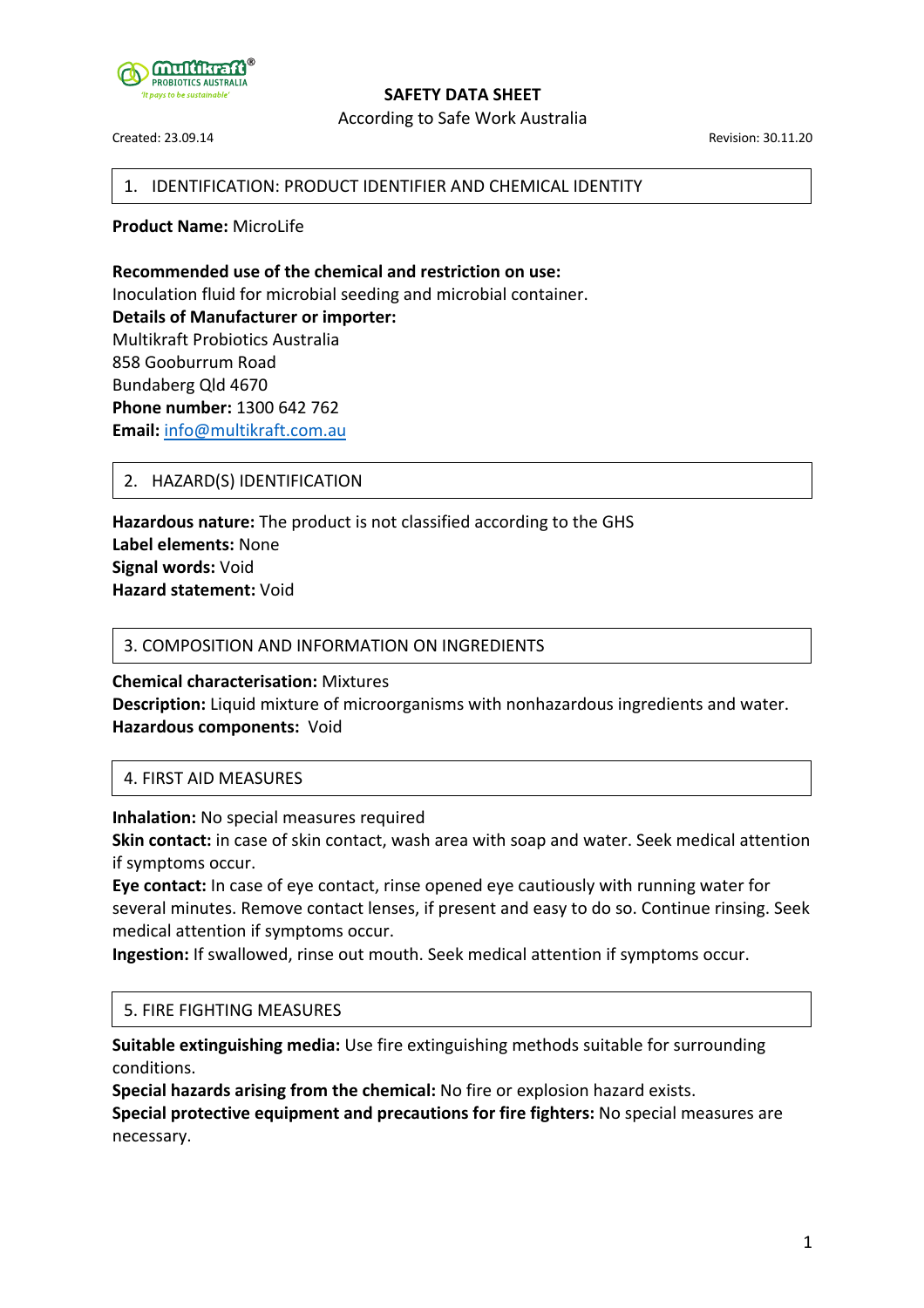

According to Safe Work Australia

Created: 23.09.14 Revision: 30.11.20

#### 6. ACCIDENTAL RELEASE MEASURES

**Personal precautions, protective equipment and emergency procedures:** No special measures required.

**Environmental precautions**: No special measures required.

**Methods and materials for containment and clean up:** No special measures required.

## 7. HANDLING AND STORAGE

**Precautions for safe handling:** Comply with instructions for use. **Conditions for safe storage:** Store in a cool dark place, where possible. Do not refrigerate.

# 8. EXPOSURE CONTROLS AND PERSONAL PROTECTION

**Exposure standards:** The product does not contain any relevant quantities of materials with critical values that have to be monitored in the workplace.

**Engineering controls:** Not required under normal use conditions.

#### **Personal protective equipment (PPE):** N/A

**Respiratory protection:** Not required under normal use conditions.

**Skin protection:** Not required under normal use conditions.

**Eye and face protection:** Not required under normal use conditions.

## 9. PHYSICAL AND CHEMICAL PROPERTIES

**Appearance Form:** Liquid **Colour:** Brown **Odour:** Community Contract Community Contract Fermented fragrance **Odour threshold:** No information available **pH value at 20oC:** 3.3 - 3.6 **Melting point/melting range:** Not applicable **Initial boiling point/boiling range:** As water **Flash point:** Not applicable **Flammability:** Not flammable Auto-ignition temperature: Not applicable **Decomposition temperature:** No information available **Explosion Limits** Lower: Not applicable Upper: Not applicable **Vapour pressure:** As water **Density:** 1g/cm3 **Relative density:** No information available **Vapour density:** As water **Evaporation rate:** As water **Solubility in water:** The state of the state of the state of the state of the state of the state of the state of the state of the state of the state of the state of the state of the state of the state of the state of the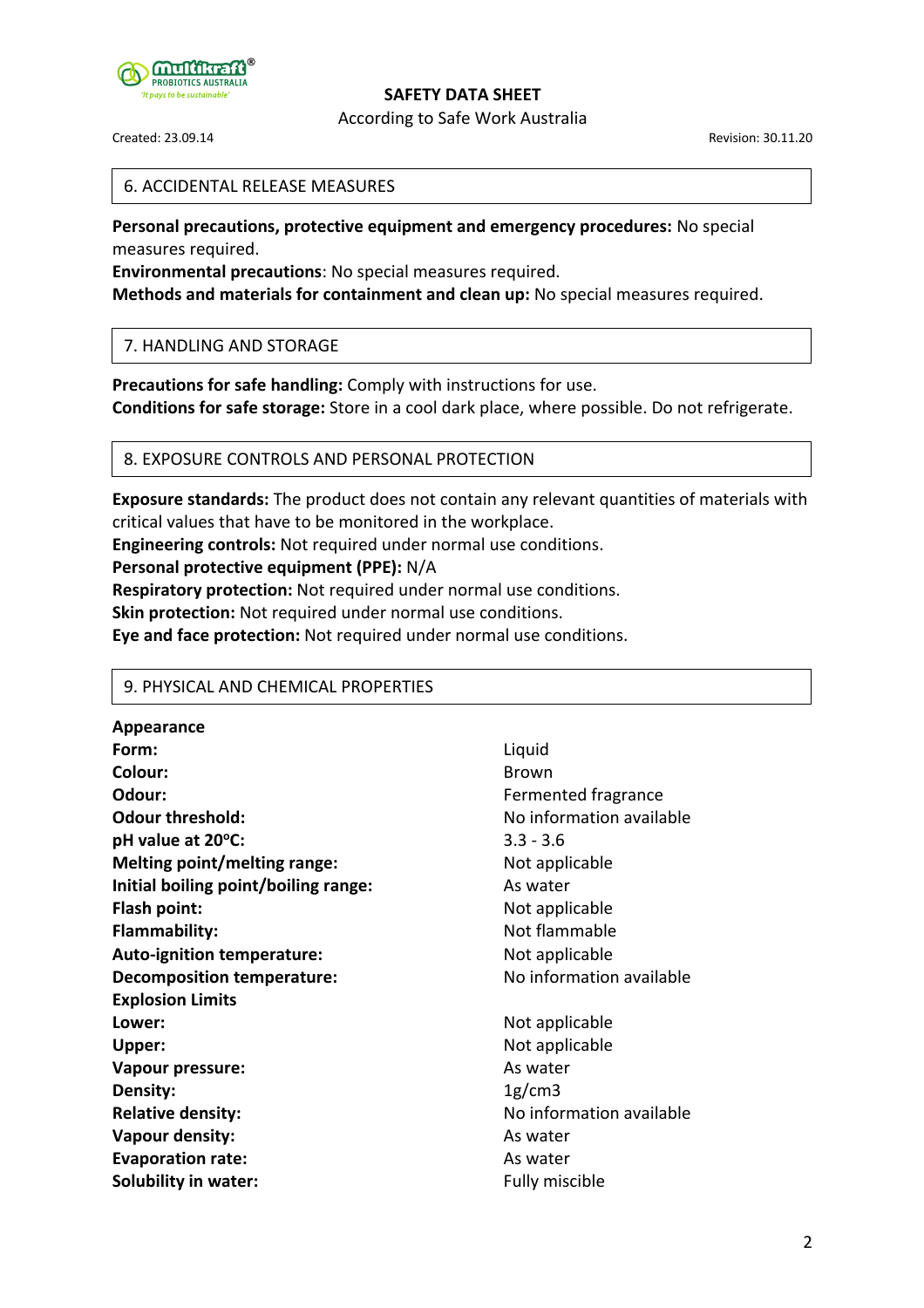

According to Safe Work Australia

Created: 23.09.14 Revision: 30.11.20

**Partition coefficient (n-octanol/water):** No information available

#### 10. STABILITY AND REACTIVITY

**Possibility of hazardous reactions:** No dangerous reactions known under normal circumstances.

**Chemical stability:** The product is durable for at least 12 months.

**Conditions to avoid:** No information available

**Incompatible materials:** No information available

**Hazardous decomposition products:** No hazardous decomposition products known.

# 11. TOXICOLOGICAL INFORMATION

**Toxicity:**

**LD50/LC50 Values relevant for classification:** No information available

**Acute health effects**

**Inhalation:** No effects known

**Skin:** No effects known

**Eye:** No effects known

**Ingestion:** No effects known

**Skin corrosion/irritation:** Based on classification principles, the classification criteria are not met.

**Serious eye damage/irritation:** Based on classification principles, the classification criteria are not met.

**Respiratory or skin sensitisation:** Based on classification principles, the classification criteria are not met.

**Germ cell mutagenicity:** Based on classification principles, the classification criteria are not met.

**Carcinogenicity:** This product does not contain any IARC listed chemicals.

**Reproductive toxicity:** Based on classification principles, the classification criteria are not met.

**Specific target organ toxicity (STOT) – Single exposure:** Based on classification principles, the classification criteria are not met.

**Specific target organ toxicity (STOT) – Repeated exposure:** Based on classification principles, the classification criteria are not met.

**Aspiration hazard:** Based on classification principles, the classification criteria are not met. **Chronic health effects:** No data associated with long term health effects.

**Existing conditions aggravated by exposure:** No information available.

# 12. ECOLOGICAL INFORMATION

**Ecotoxicity:** Contains naturally occurring microorganisms, as well as natural raw materials. It is not expected to have detrimental effects on the environment.

**Aquatic toxicity:** No information available

**Persistence and degradability:** No information available

**Bio accumulative potential:** No information available